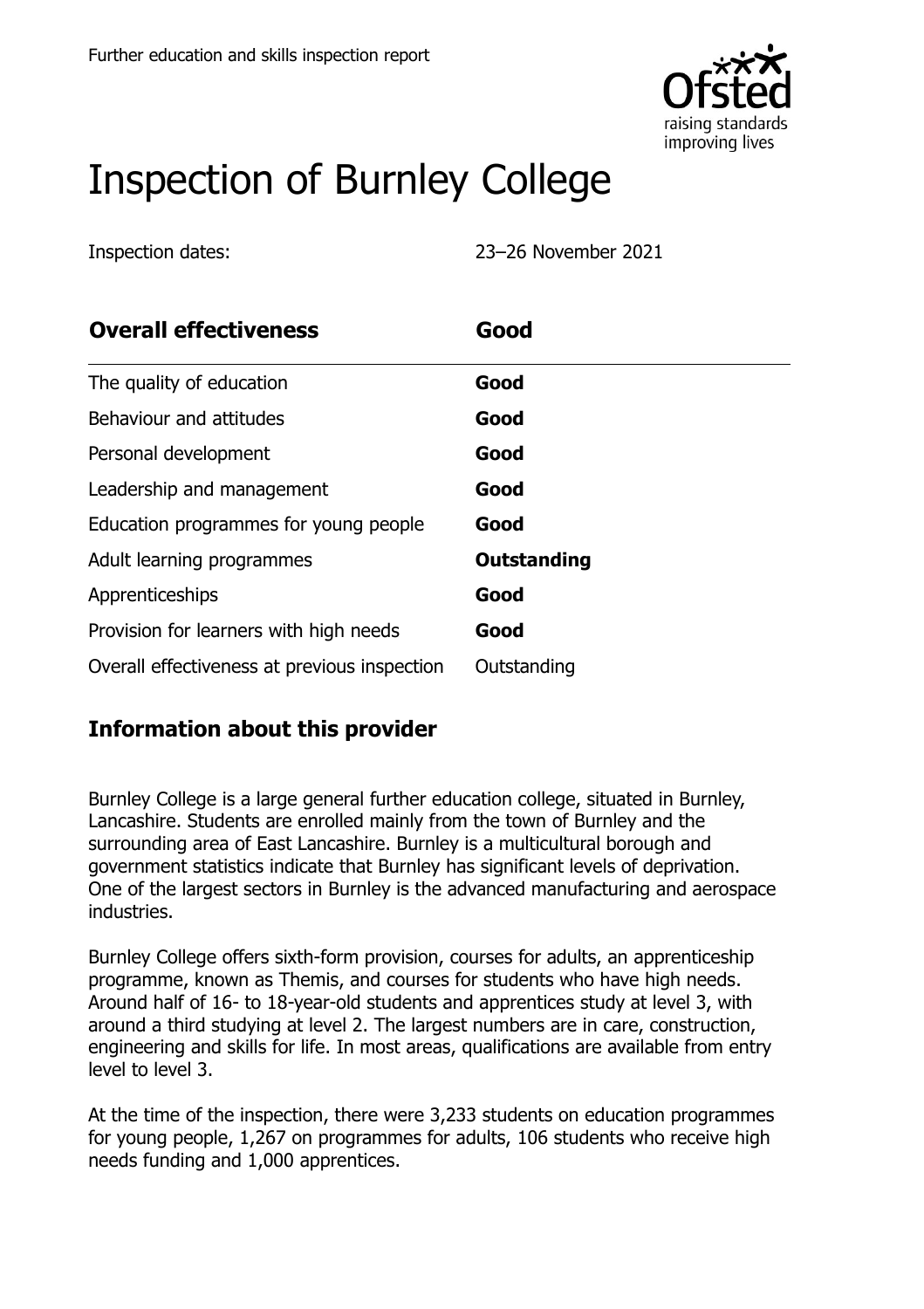

#### **What is it like to be a learner with this provider?**

Students and apprentices benefit from a very wide range of courses that meet local and regional needs well. This helps to ensure that the vast majority of students and apprentices progress to higher levels of study or to employment.

Adult education programmes provide excellent opportunities for adults who did not achieve well at school or who have previously had low aspirations. Adults make excellent progress on their courses.

Adult students' confidence improves significantly because of the support they receive from their tutors. For example, students on English courses develop the skills they need to competently write letters or complete job application forms. As a result, students on English and ESOL programmes improve their employment and career opportunities.

Most apprentices develop substantial new knowledge, skills and behaviours as a result of their apprenticeship. For example, level 2 carpentry apprentices skilfully fit doors and know the importance of accurate measurements so the door fits correctly. Employers say that apprentices become valued team members in the workplace.

Students with high needs benefit from a broad range of opportunities to develop their social, communication and independence skills. For example, students on 'connect' courses increase their confidence and independence so they can take part in social activities outside college. Students on advanced vocational programmes gain and develop the knowledge, technical skills and behaviours they need to be successful in their chosen careers.

Tutors and trainers provide a very caring learning environment. Students and apprentices feel welcome, valued and enjoy coming to college. They are respectful and polite to each other, their tutors and to support staff. Most students and apprentices attend college regularly, are punctual and come to college prepared to learn. However, attendance is too low for students on a minority of 'connect' and vocational programmes.

Most 16- to 18-year-old students benefit from a range of meaningful enrichment activities. For instance, plumbing students, as part of a WaterAid project, installed freshwater systems in Thailand. Apprentices in carpentry and joinery take part successfully in Worldskills competitions. Public service students gain additional qualifications in sport.

Most students receive effective careers advice and guidance. They are well informed about the different options for their next steps through contextualised tutorial sessions. For example, level three students are aware of the variety of courses they can access at a wide range of universities. However, students who have high needs and those on apprenticeship programmes are not always clear on how they are to achieve their longterm career aspirations.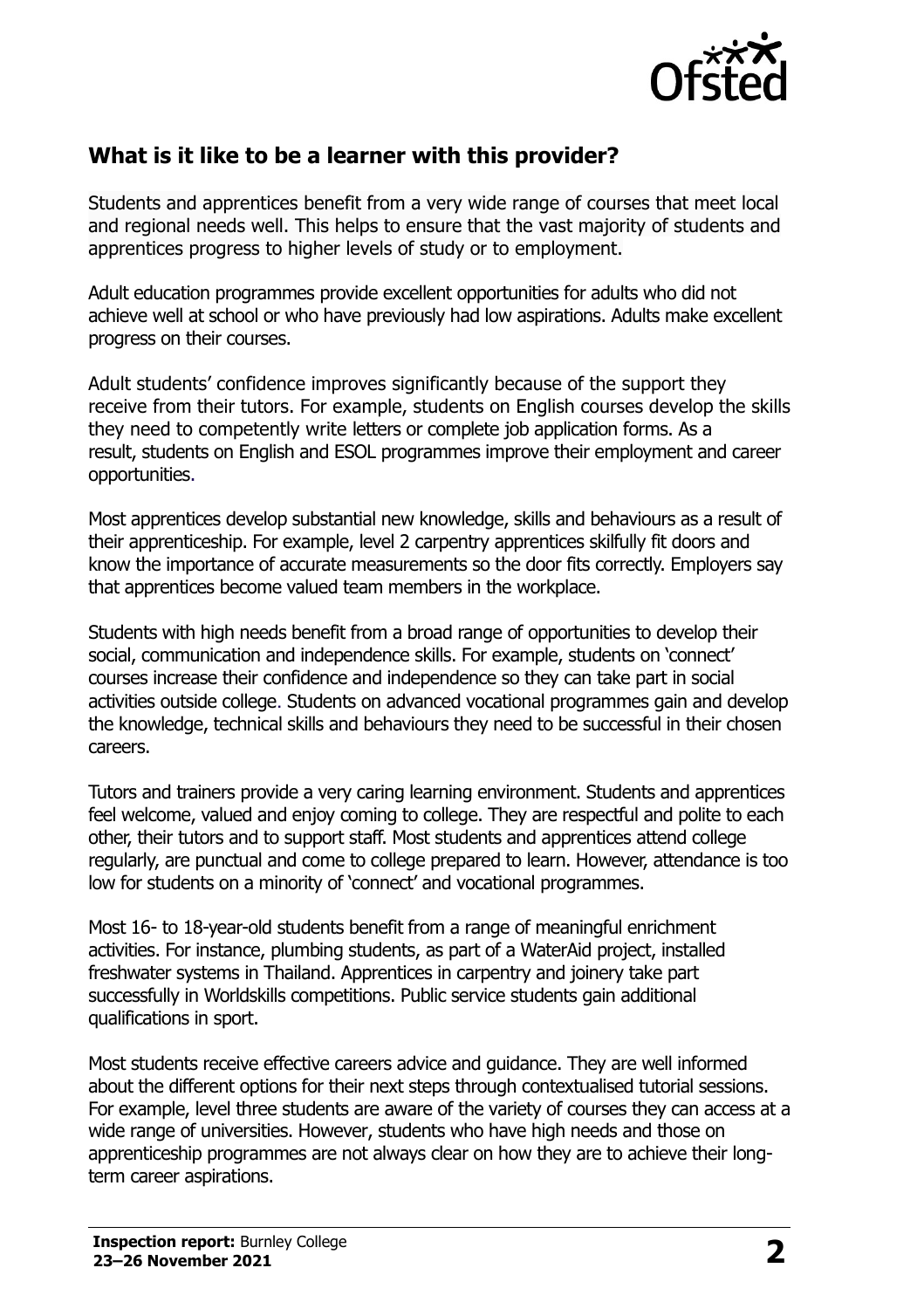

The vast majority of students say they feel safe while at college. Students and apprentices demonstrate that they know how to work safely in college workshops, in work and online.

#### **What does the provider do well and what does it need to do better?**

Leaders have a clear rationale for the courses they offer. They work highly effectively with a range of key partners. This enables leaders to design a curriculum that meets local, regional and employers' needs. For example, managers work with local NHS trusts to identify local and national needs for healthcare professionals in nursing and midwifery.

Leaders ensure that adult courses meet the needs of some of the most disadvantaged and least likely learners to participate in education and training. Many adults have significant barriers to education and training or have been away from the job market for substantial periods of time. For instance, English for speakers of other languages (ESOL) courses provide opportunities for students to develop the written and communication skills they need for work and in their personal lives.

Most tutors are experienced with relevant and current industry knowledge. Leaders ensure that most staff benefit from effective professional development. Leaders and managers do not ensure that new staff teaching in mathematics benefit from an effective induction and mentoring programme when they start at the college.

Most tutors and trainers teach the curriculum in a logical way, building well on previous learning. For example, in A-level sociology, the education, families and household units are taught first as these are relatable topics for students to understand. This helps build their knowledge and confidence early in the course.

Most students can recall previous learning and understand how key topics are linked. For example, access to nursing tutors include regular starter activities to check if students can recall and apply previously taught content. A-level English literature tutors use a range of strategies effectively in order to help students learn more and remember more throughout the course. For instance, they set homework using a broad range of literary texts to deepen students' knowledge of English literature.

Most students have a clear understanding of what they have learned and can apply it to more complex theory. For example, in A-level media, students study how a modern block buster film is marketed and why techniques such as montage editing or mid-shots are used to make a film seem exciting.

Most tutors use highly effective questioning to prompt debate so that students can link topics from prior learning. For instance, level 3 health and care students are able to discuss the spread and impact of Ebola and understand how it links to what they learned previously about hygiene standards and infection control.

Tutors and trainers support students and apprentices well to build their confidence and resilience as part of the curriculum. For instance, on access to higher education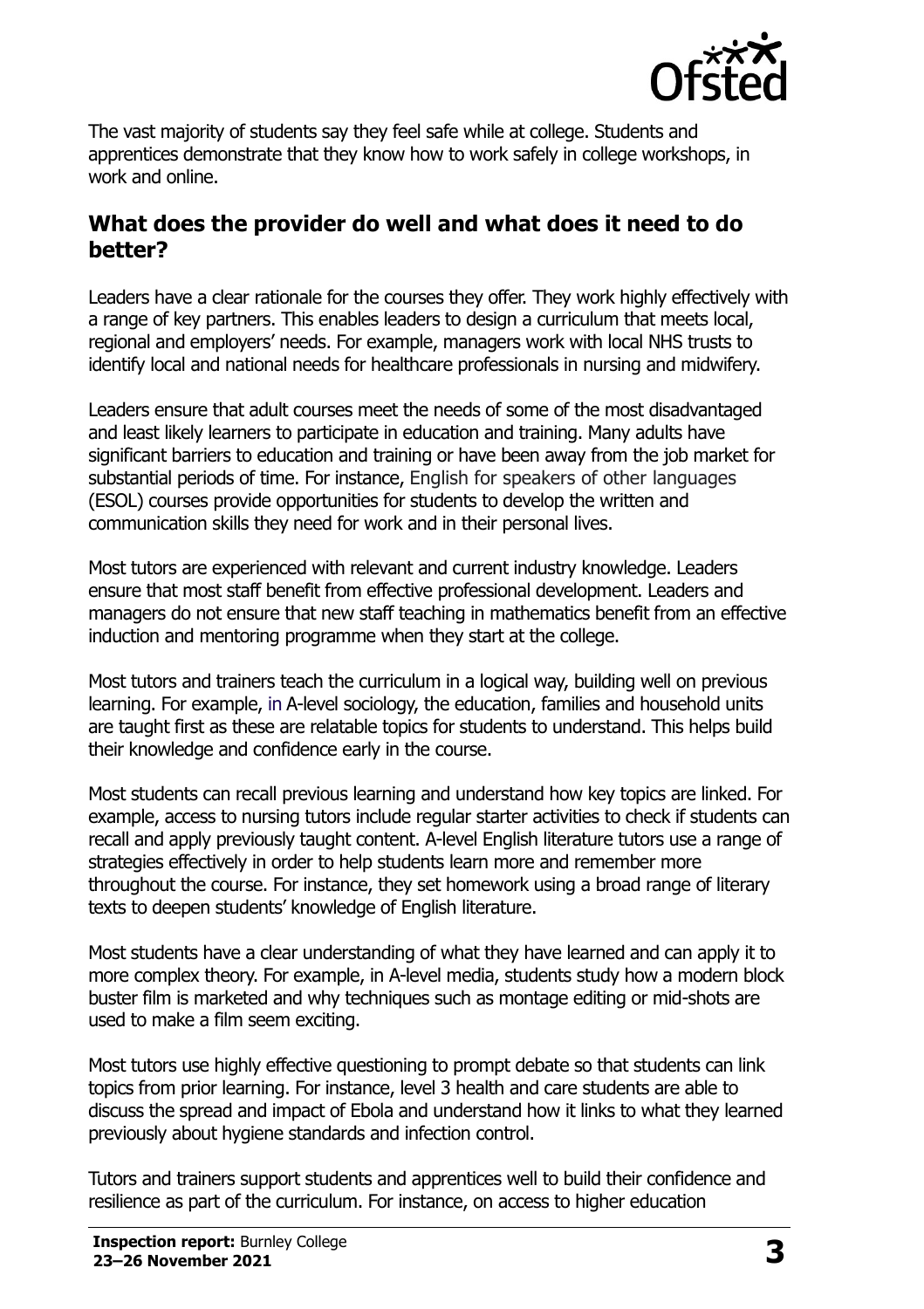

programmes, students learn the communication skills they need to communicate effectively with colleagues and clients in the healthcare sector.

Students value highly the support they receive from staff at the college. For example, English students receive support for spoken English and help to practise their public speaking. As a result, they develop confidence and are well prepared for their examinations.

There is too much variability in the quality of education that students and apprentices receive. In a minority of instances, the curriculum is not ambitious enough for students' and apprentices' future aspirations. For example, tutors and trainers do not always use students' and apprentices' starting points to plan an ambitious and tailored curriculum.

Most tutors provide helpful feedback to help students improve their work. Tutors set clear targets for improvement, which allows students to progress the standard of their work over time. However, this is not consistent across all courses. For instance, students who have high needs receive feedback that is too positive and does not help them to secure improvement in their work.

A minority of trainers, for instance in manufacturing and chartered managers apprenticeships, do not plan the on- and off-the-job training in a well-considered way. This means apprentices are not able to apply what they learn in theory into practice while at work.

Governance is effective. Governors and senior leaders set high expectations for their staff, students and apprentices to achieve. Governors are experienced and well trained to complete their roles. They know the college well and are aware of its strengths and weaknesses. Governors provide sufficient challenge to senior leaders about the quality of education.

## **Safeguarding**

The arrangements for safeguarding are effective.

Leaders ensure that the Designated Safeguarding Lead is appropriately experienced and trained to carry out their role effectively. Managers ensure that all staff receive safeguarding and 'Prevent' training when they start work at the college, so they know how to keep students and apprentices safe.

Safeguarding managers ensure that they keep staff up to date with relevant local issues, such as child exploitation, spiking drinks and cybersecurity. They provide monthly updates, so students and apprentices are made aware of how to keep themselves safe.

Managers follow safe recruitment practices when they appoint new staff in order to ensure that they are suitably vetted before they commence employment.

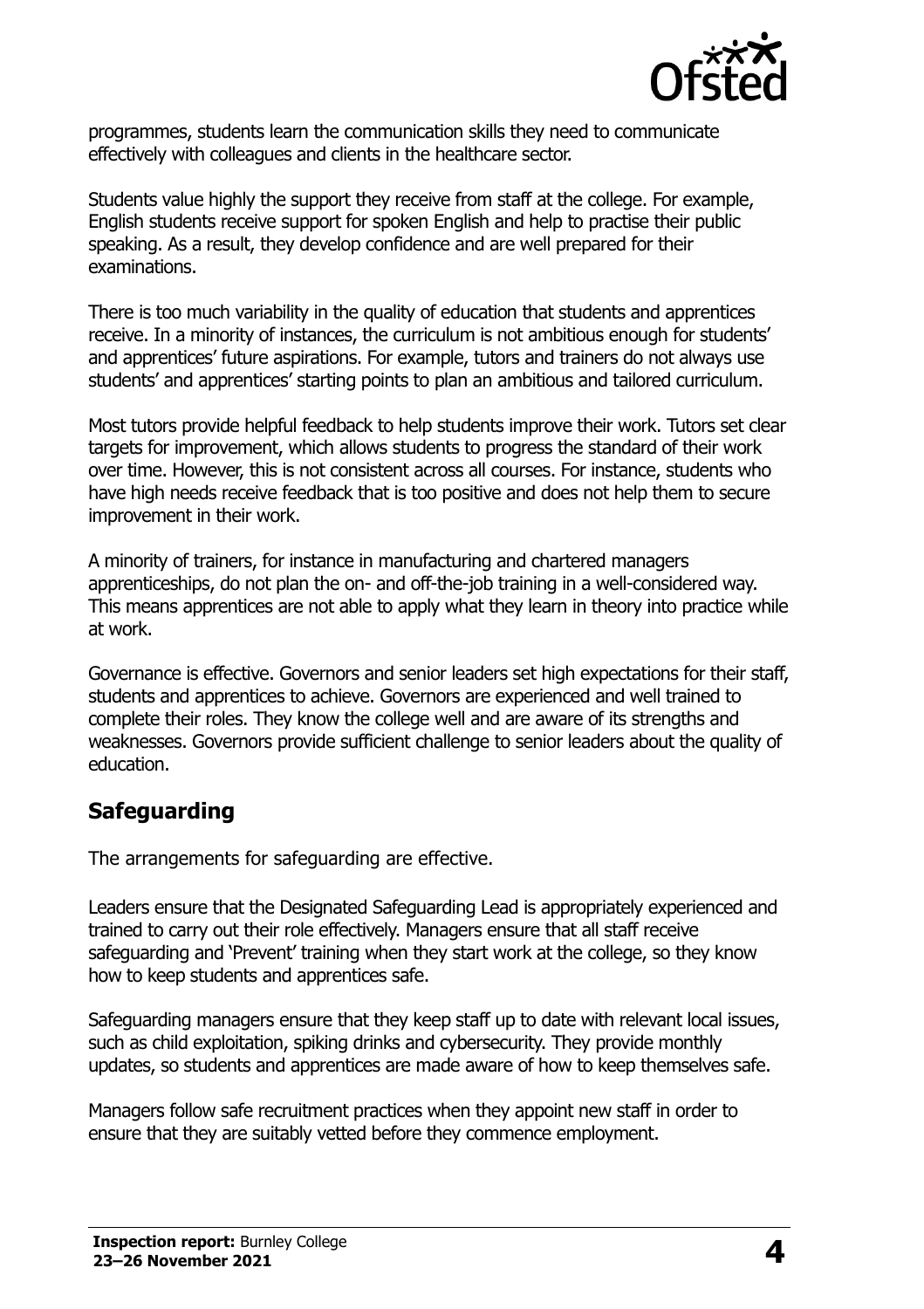

## **What does the provider need to do to improve?**

- Leaders should ensure that they improve the consistency of quality of education that students and apprentices receive so they all make good progress from their starting points irrespective of which programme they study.
- Leaders should ensure that all tutors and trainers provide helpful feedback so that students and apprentices know what they have done well and how they can further improve their work.
- Leaders should continue to take prompt action to improve the attendance of students who are absent from their lessons too frequently.
- Leaders should ensure that all trainers plan the on- and off-the-job training in a wellconsidered way so that apprentices are able to apply what they learn in theory sessions in their jobs.
- Leaders should ensure that all new staff benefit from an effective induction and mentoring from an experienced tutor so they can develop their professional practice further.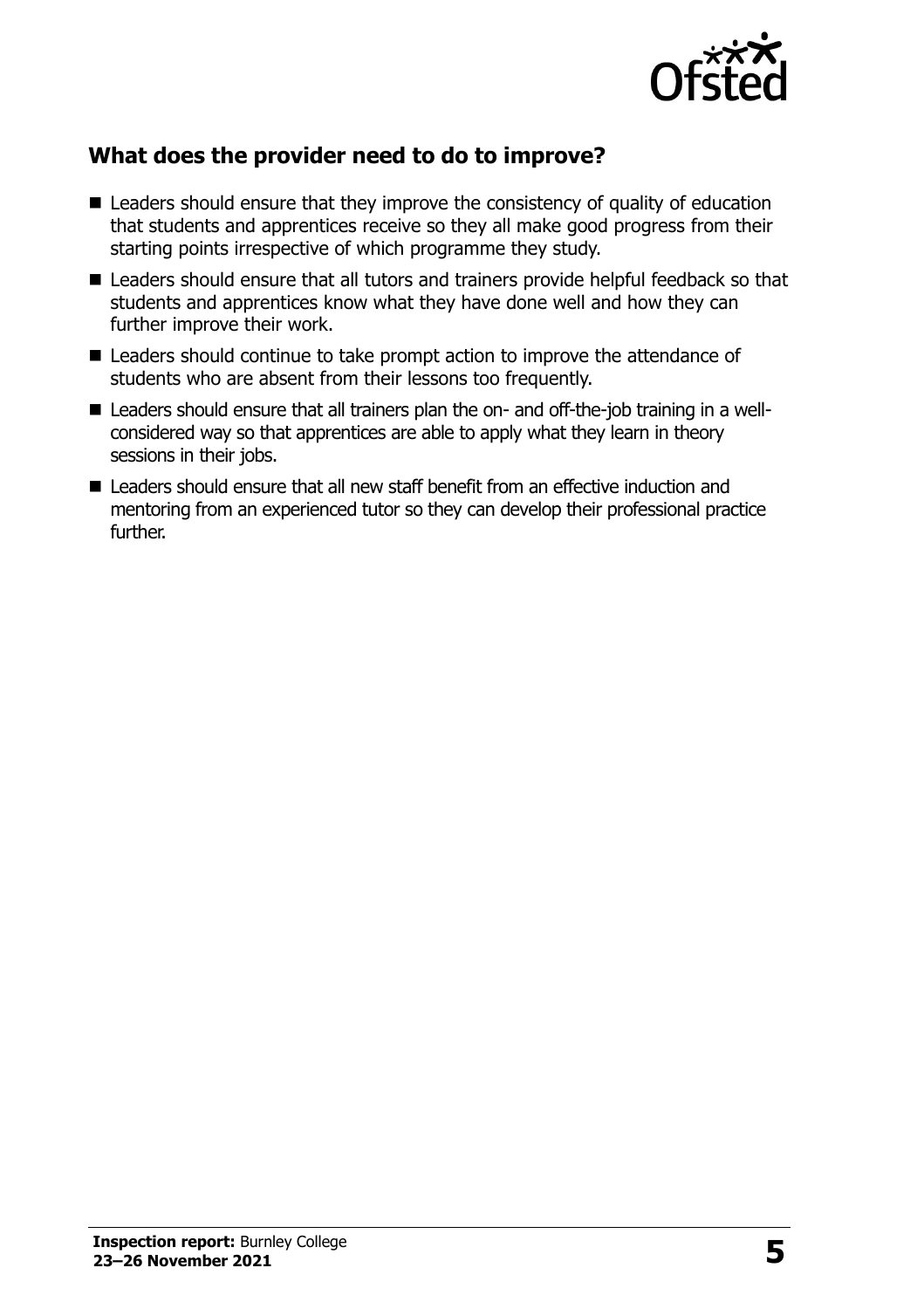

# **Provider details**

| 130735                                                          |
|-----------------------------------------------------------------|
| Princess Way<br><b>Burnley</b><br>Lancashire<br><b>BB12 0AN</b> |
| 01282 733373                                                    |
| www.burnley.ac.uk                                               |
| Karen Buchanan                                                  |
| General further education college                               |
| May 2009                                                        |
| <b>None</b>                                                     |
|                                                                 |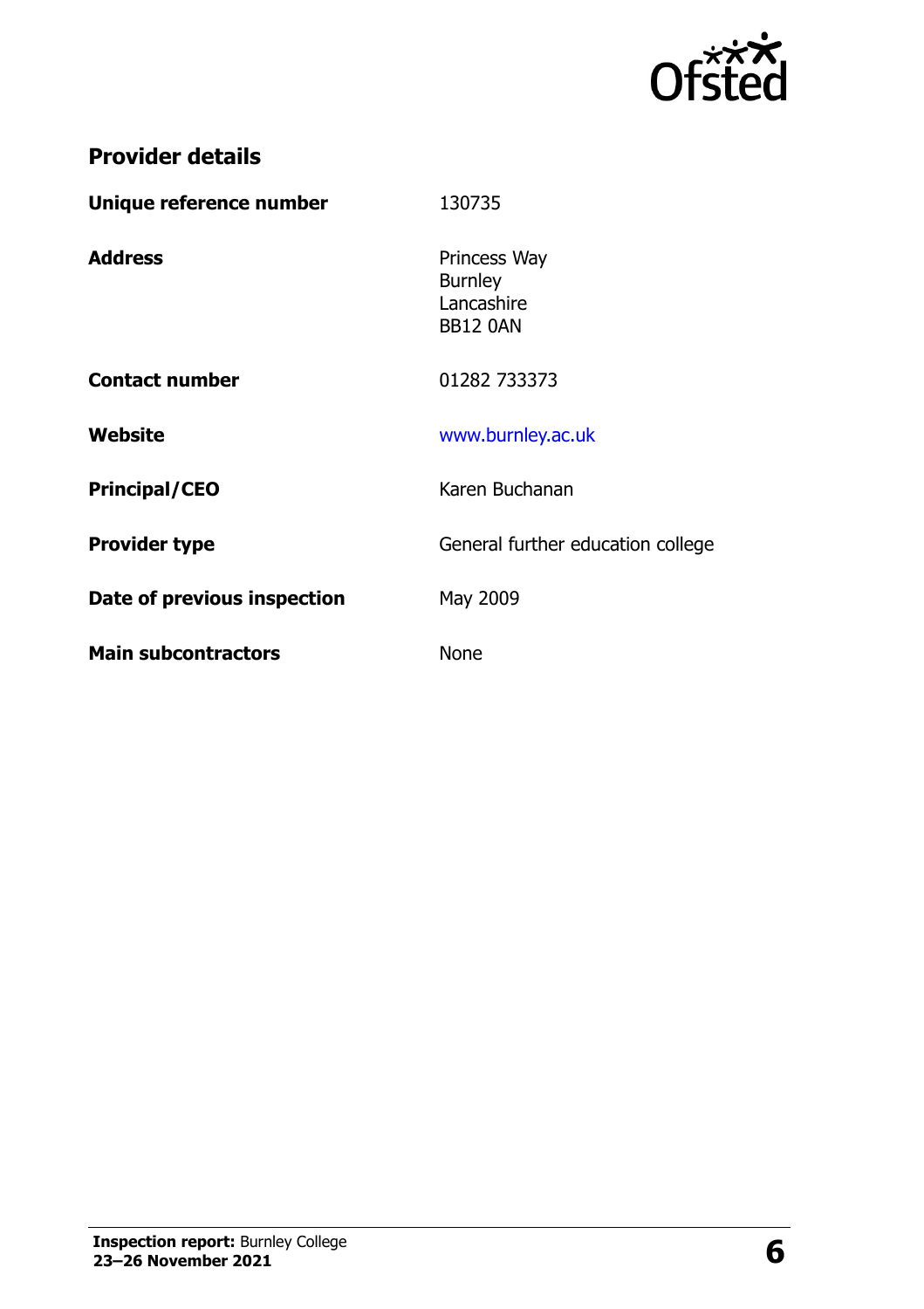

## **Information about this inspection**

The inspection team was assisted by the deputy principal, as nominee. Inspectors took account of the provider's most recent self-assessment report and development plans, and the previous inspection report. The inspection was carried out using the [further education and skills inspection handbook](http://www.gov.uk/government/publications/further-education-and-skills-inspection-handbook-eif) and took into account all relevant provision at the provider. Inspectors collected a wide range of evidence to inform judgements, including visiting learning sessions, scrutinising learners' work, seeking the views of learners, staff and other stakeholders, and examining the provider's documentation and records.

#### **Inspection team**

Andrea Machell, lead inspector Her Majesty's Inspector Alex Lang **Her Majesty's Inspector** Michelle Brabner **Calculate Contract Contract Contract Contract Contract Contract Contract Contract Contract Contract Contract Contract Contract Contract Contract Contract Contract Contract Contract Contract Contract Contr** Louise Tipping **Contract Contract Contract Contract Contract Contract Contract Contract Contract Contract Contract Contract Contract Contract Contract Contract Contract Contract Contract Contract Contract Contract Contract** Jill Gray Ofsted Inspector Elaine Price **Contact Contact Contact Contact Contact Contact Contact Contact Contact Contact Contact Contact Contact Contact Contact Contact Contact Contact Contact Contact Contact Contact Contact Contact Contact Contact** Angela Johnson **Ofsted Inspector** Ralph Brompton **Calculation** Ofsted Inspector Alison Humphreys **Her Majesty's Inspector** Ruth Szolkowska **Ofsted Inspector** Suzanne Horner **Her Majesty's Inspector**